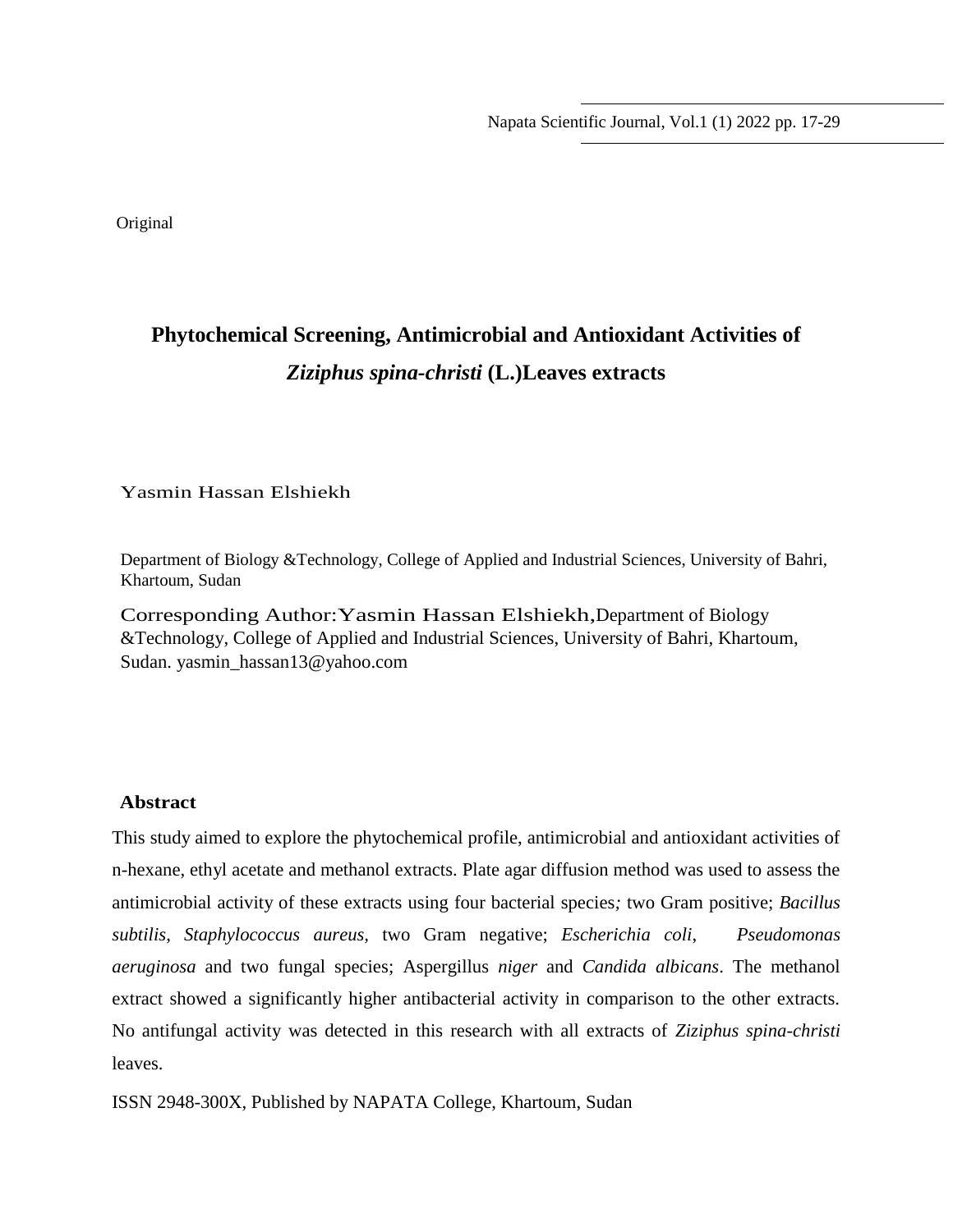**Keywords:** Antimicrobial, Antioxidant, Phytochemical, Sider, Rhamnaceae*, Ziziphus spina-christi*.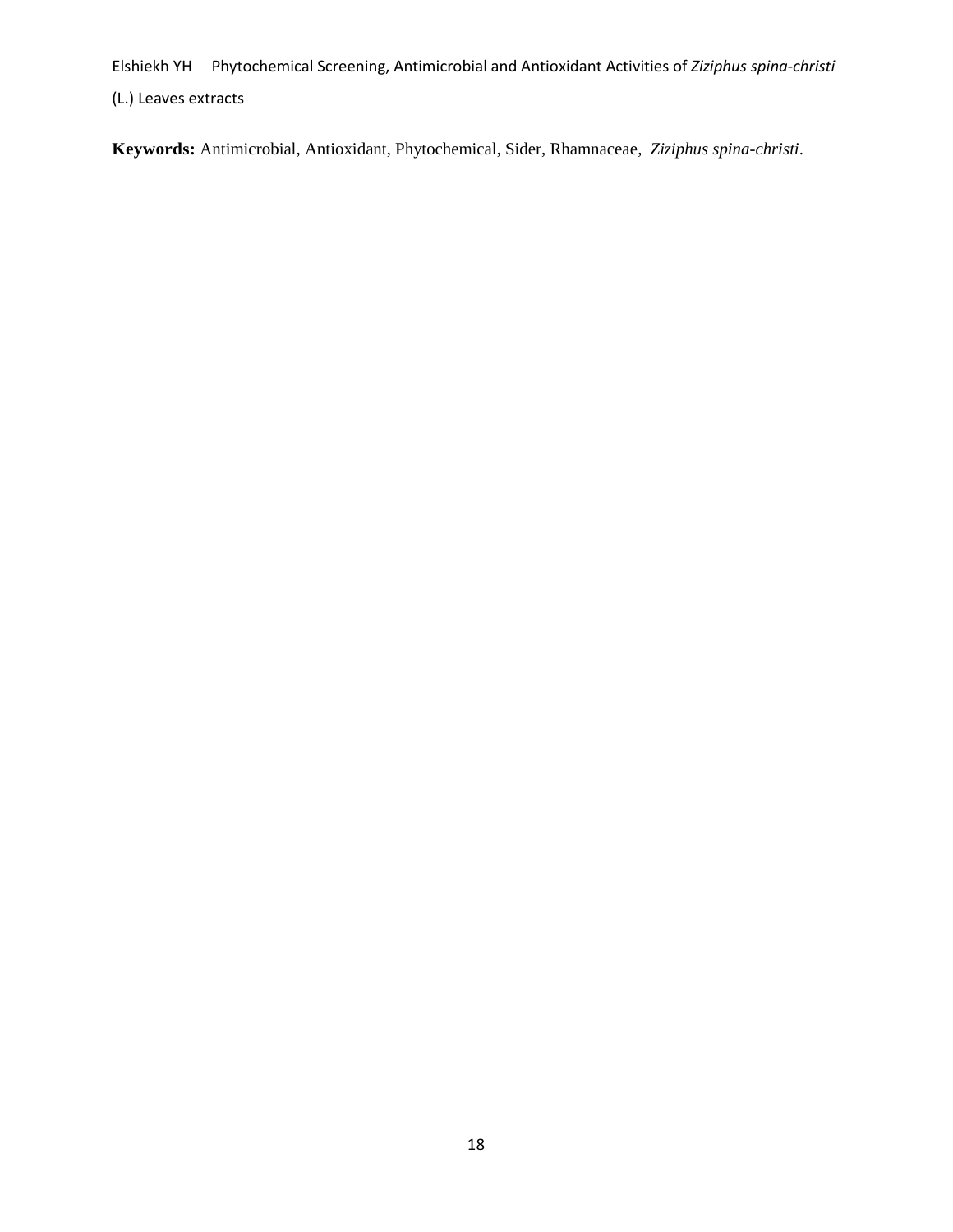#### **Introduction:**

*Ziziphus spina- Christi* of the family Rhamnaceae, known as (Sedra, Sidr, Sider, Nbag, Nebeq, Jabat, Zejzaj, Zefzoof, Ardeg , Christ`s thorn and Jujube plant. [1,2].*Ziziphus spina-christi* is wide spread in tropical and subtropical region. The genus *Ziziphus*is widely distributed in the Middle East. Since ages extracts of *Ziziphus spina – christi* have been used in folklore and traditional medicine to treat toothache, analgesic, pectoral, astringent, antirheumatic, purgative, for stomach pain, anti-helminthic [3,4,5]. *Z. spina-christi* has very nutritious fruits that eaten. *Ziziphus* used for treatment of pneumonia, dysentery, scorpion stings, cough, constipation, intestinal worms, and fever are some of indications for application of this plant [6,7]. Its leaves extracts has antimicrobial, antinociceptive, anti-diabetic, and antihyperglycemic effects [8]. *Ziziphus spinachristi* contains antioxidants [9]. In addition, *Ziziphus spina-christi* L. is prescribed as an anti-microbial agent for relieving digestion disorders, obesity and urinary troubles, and for skin care [10]. Its leaves were also used for treatment of liver, asthma, fever,

antidiabetic, hypoglycemic, antimicrobial, anti-inflammatory and as an immune system stimulant [11].

#### **Materials and Methods:**

#### **Collection of Plant sample**

The leaves of *Ziziphus spina-christi*were collected from North Kordofan State-Sudan in 2019. The plant material was authenticated by Dr. Yahiya Suleiman taxonomist of the Medicinal and Aromatic Plant Research Institute, Khartoum, Sudan. The powder of dry leaves was extracted by Soxhlet extraction method with n-hexane, ethyl acetate and methanol.

#### **Preparation of crude extracts**

*Ziziphus* leaves powder (100 gram) was extracted with n-hexane in Soxhlet apparatus. The n-hexane extract was filtered and evaporated under reduced pressure using Rota- Vap. The extract was dried on air, and repacked in the Soxhlet and exhaustively extracted with ethyl acetate for 20 hours. This extract was filtered and evaporated under reduced pressure using Rota-vap. The same procedure was applied for methanol extract. Each residue was weighed and the yield percentage was determined. [12]

## **Phytochemical screening**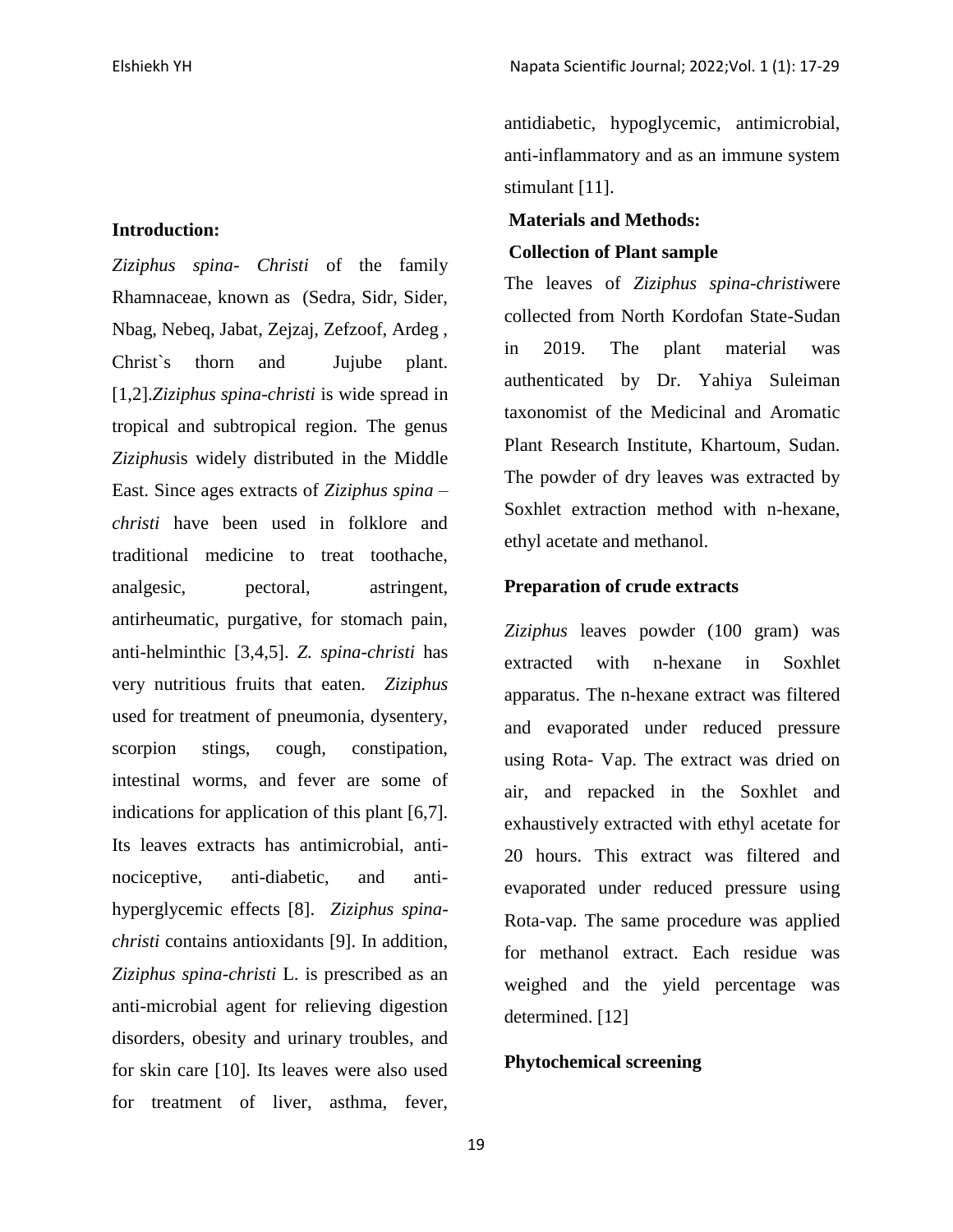Phytochemical screening of *Ziziphus spinachristi* extracts were assessed by the standard method as describe by [13].

#### **Test for Steroids and Triterpenoids:**

Liebermann Burchard test:

Crude extract of *Ziziphus spina-christi* Leaves was mixed with few drops of acetic anhydride, boiled and cooled. Concentrated sulphuric acid was added from the sides of the test tube and observed for the formation of a brown ring at the junction of two layers. Green color of the upper layer and the formation of deep red color in the lower layer indicated a positive test for steroids and triterpenoids respectively.

## **Test for Glycosides:**

#### Keller Killiani Test

0.5g of the extract was treated with few drops of glacial acetic acid and Ferric chloride solution and mixed. Concentrated sulphuric acid was added, and observed for the formation of two layers. Lower reddish brown layer and upper acetic acid layer which turns bluish green would indicate a positive test for glycosides.

#### **Test for Saponins:**

#### **Foam Test**

0.5g of the extract was mixed with water and shaken and observed for the formation of froth, which was stable for 15 minutes for a positive result.

## **Test for Alkaloids:**

## **Mayer,s reagent**

0.5g of the extract was heated with 5 ml of 2N Hcl in water bath and stirred for about 10minutes, cooled filtered and divided into two test tube, to each test tube few drops of Mayer,s reagent (Potassium Mercuric Iodide) was added, A slight turbidity or heavy precipitate was taken as presumptive evidence for the presence of alkaloids.

#### **Hager's Test:**

0.5g of the extract was treated with few drops of Hager's reagent (saturated picric acid solution). Formation of yellow precipitate showed a positive result for the presence of alkaloids.

#### **Test for Flavonoids:**

#### **Alkaline reagent Test:**

0.5g of the extract when treated with sodium hydroxide solution, showed increase in the intensity of yellow color which would become colorless on addition of few drops of dilute Hydrochloric acid, indicates the presence of flavonoids.

## **Lead acetate solution Test:**

0.5g of the extract when treated with few drops of lead acetate (10%) solution would result in the formation of yellow precipitate.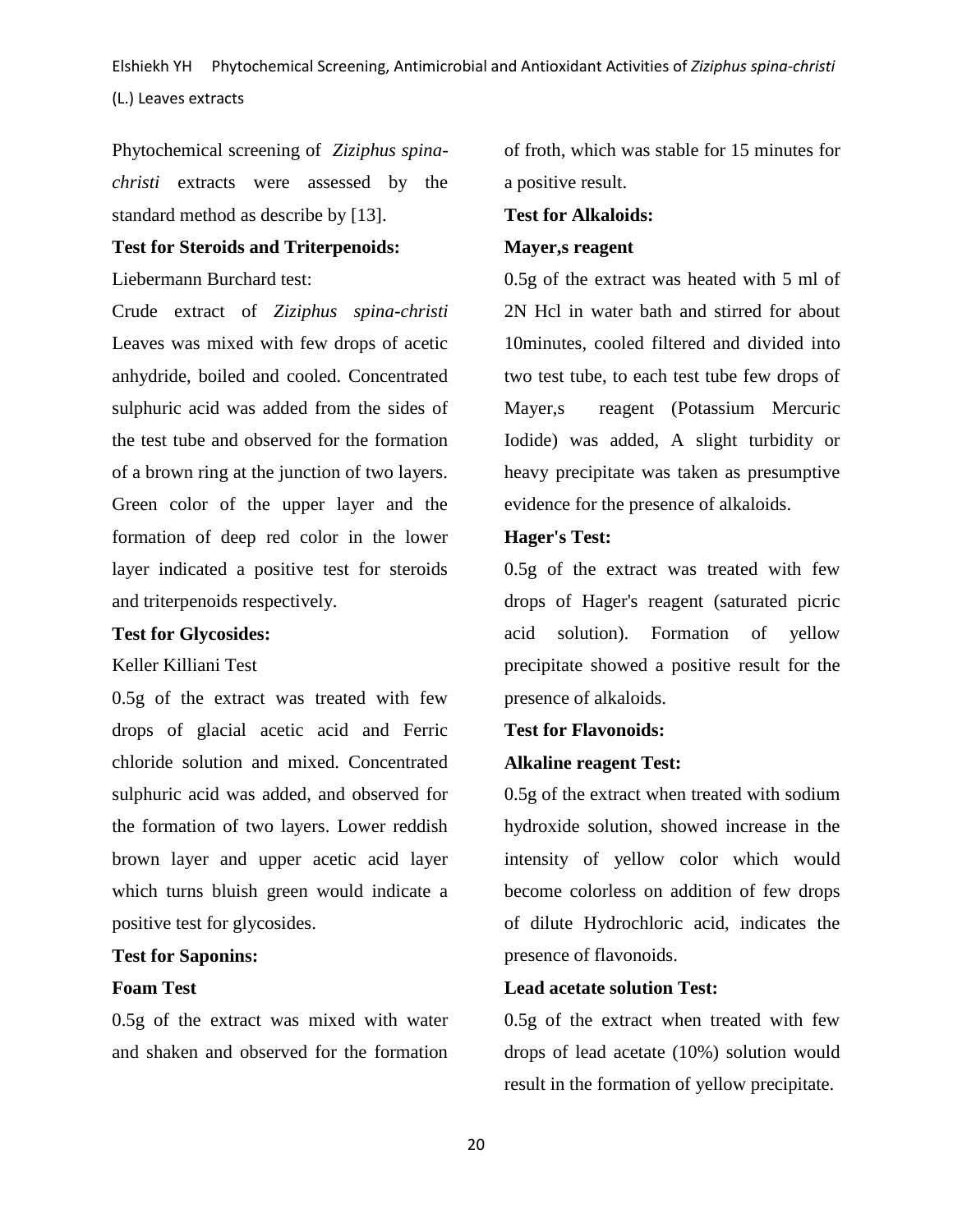## **Test for Tannins: Gelatin Test:**

The extract when treated with gelatin solution would give white precipitate indicating the presence of tannins.

#### **Ferric chloride test:**

The extract (0.5g) was treated with few drops of neutral ferric chloride, solution (5%). A bluish black color indicates the presence of tannins.

Lead acetate test: The extract was treating with few drops of neutral Lead acetate solution (10%). The formation of yellow precipitate indicates the presence of tannins.

# **Antimicrobial activity**

Gram positive bacteria *Bacillus subtilis* (NCTC 8236) and *Staphylococcus aureus* (ATCC25923), gram-negative bacterial strains *Escherichia coli* (ATCC 25922) and *Pseudomonas aeruginosa* (ATCC 27853), and two fungal strains *Apergillus niger* (ATCC 9763) and *Candida albicans* (ATCC 7596) were used. Bacterial and fungal strains used in the study were obtained from the Department of Microbiology, Medicinal and Aromatic Plants and Traditional Medicine Research Institute. Thebacterial cultures were maintained on nutrient agar and incubated at 37°C for 18 h and then used for the antimicrobial test.

# **In vitro testing of extracts for antimicrobial activity**

#### **Testing for antibacterial Activity**

The cup-plate agar diffusion method [14] was adopted with some minor modifications to assess the antibacterial of the prepared extracts. One ml of the standardized bacterial stock suspension  $10^8 - 10^9$  C.F.U/ ml were thoroughly mixed with 100 ml of molten sterile nutrient agar which was maintained at 45 ºC. 20 ml aliquots of the inoculated nutrient agar were distributed into sterile Petri-dishes. The agars was left to set and in each of these plates 4 cups (10 mm in diameter) were cut using a sterile cork borer (No. 4) and agar discs were removed. Alternate cups were filled with 0.1 ml sample of the extracts using automatic micro-pipette, and allowed to diffuse at room temperature for two hours. The plates were then incubated in the upright position at 37 ºC for 18 hours. Two replicates were carried out for the extracts against each of the tested organisms. After incubation the diameters of the resultant growth inhibition zones were measured.

#### **Testing for antifungal activity**

The same method as for bacteria were adopted, instead of Nutirent agar, Sabouraud dextrose agar was used. The inoculated medium was incubated at 25ºC for three days for the *Aspergillus niger* and two days for *Candida albicans*. After incubation, the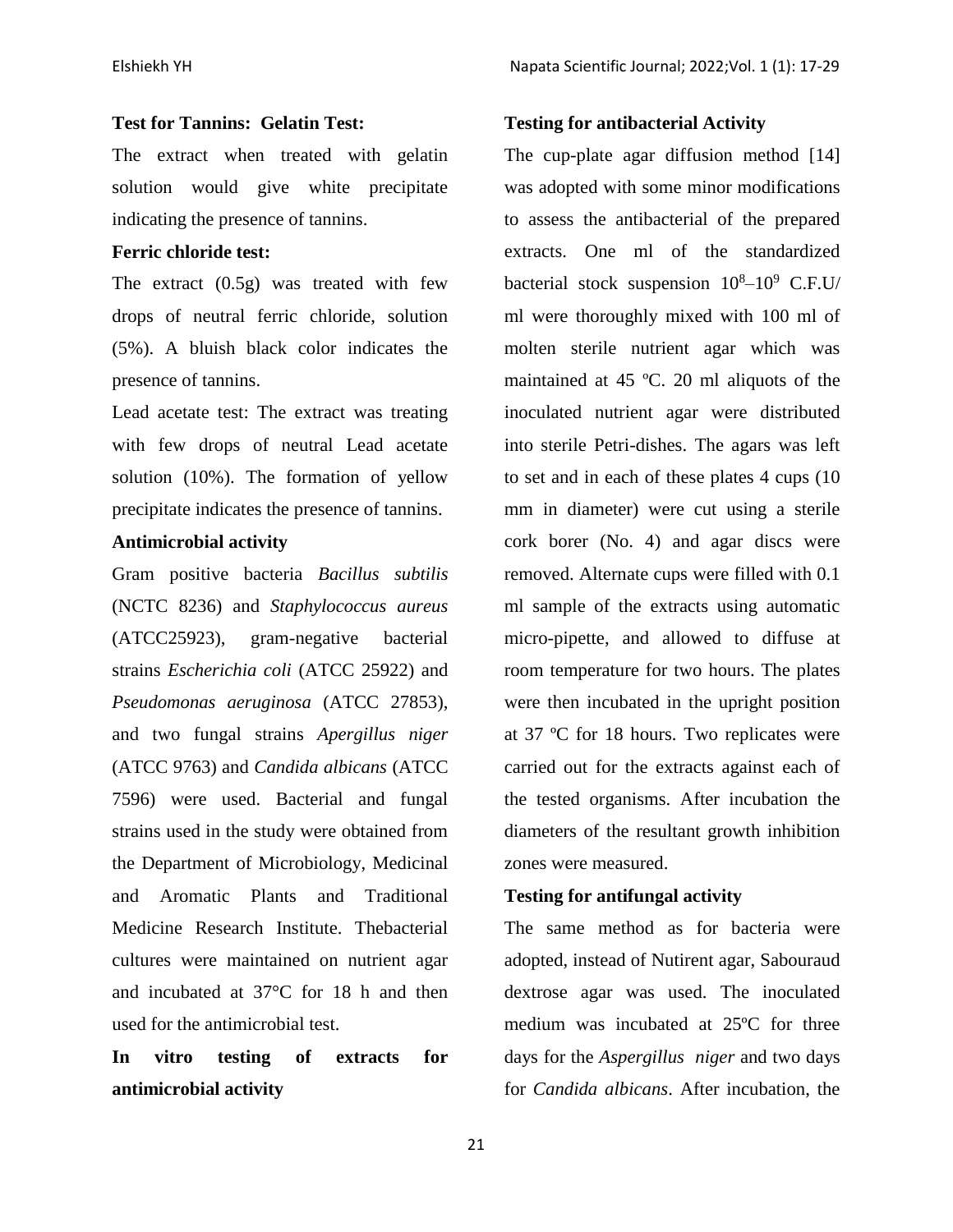diameters of the resultant growth inhibition zones were measured.

### **Antioxidant Activity:**

#### **DPPH (radical scavenging assay):**

DPPH radical scavenging was determined according to the methods of [15]. In 96 wells plate the test samples were allowed to react with 2.2Di (4-tert- octylphenyl)-1 picryl-hydrazyl stable free radical (DPPH) for half an hour at 37 ºC. The concentration of DPPH was kept at (300μM). The test sample was dissolved in DMSO while DPPH was prepared in ethanol after incubation; decrease in absorbance was measured at 517nm using multiplate reader Spectrophotometer. Percentage radical scavenging activity by samples was

determined in comparison with a DMSO treated control group. All tests and analysis were run in triplicate.

#### **Results and Discussion:**

**Phytochemical Screening of Plant Extracts**

Phytochemical screening of *Ziziphus spinachristi* (Leaves) consisted of the following metabolites in Table (1).

Phytochemical screening for major constituents was performed according to standard qualitative methods of [13]. The plant extracts were screened for the presence of Tannins, Alkaloids, Saponins, Flavonoids, Steroids and Triterpenes, Glycosides and Coumarins.

| <b>Constituents</b> | <b>Reagent</b> used   | <b>Results</b> |
|---------------------|-----------------------|----------------|
|                     | <b>Gelatin Test</b>   |                |
| <b>Tannins</b>      | Ferric chloride test  | $+++$          |
| Alkaloids           | Mayer reagent         | $+++$          |
|                     | Hager reagent         |                |
| Saponins            | Foam test             | $+++$          |
| Flavonoids          | Alkaline reagent Test | $+++$          |

| Table (1): The Chemical Constituents of Ziziphus spina-christi (Leaves) |  |  |  |
|-------------------------------------------------------------------------|--|--|--|
|-------------------------------------------------------------------------|--|--|--|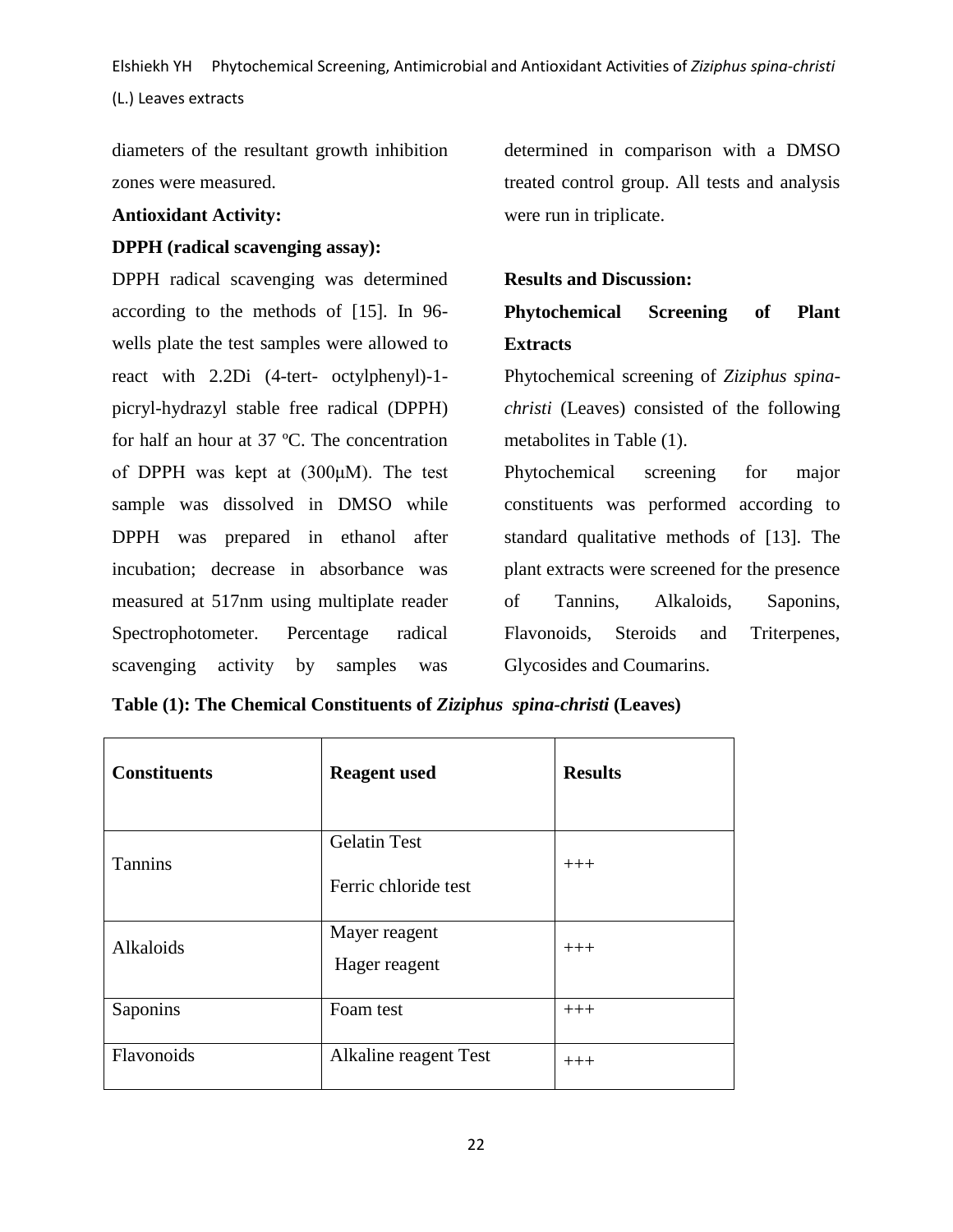| Steroids and triterpenes | Liebermann Burchard test | $+++$ |
|--------------------------|--------------------------|-------|
| Glycosides               | Keller Killiani Test     | $++$  |
| Coumarins                | Florescence test         | $++$  |

**Key:** ++ Moderate, +++ High

# **Antimicrobial activities**

The methanol extract obtained a higher inhibition zone against all bacterial strains tested ranging between (21-14m) in comparison to other extracts.

| Table (2): Antimicrobial activity of Ziziphus spina-christi (Leaves) |  |  |
|----------------------------------------------------------------------|--|--|
|                                                                      |  |  |

| <b>Solvent used</b> | <b>Standard bacterial strains</b> |                          |                          |     |                              |                          |                          |
|---------------------|-----------------------------------|--------------------------|--------------------------|-----|------------------------------|--------------------------|--------------------------|
|                     | Concentration                     | B.s                      | S.a                      | E.c | Ps.a                         | As.n                     | C.a                      |
|                     | in mg/ml                          |                          |                          |     |                              |                          |                          |
| n-Hexane            | 100                               | 12                       | 16                       | 17  | 13                           | $\overline{\phantom{0}}$ | $\overline{\phantom{0}}$ |
|                     | 50                                | 10                       | 14                       | 16  | 12                           | $\overline{\phantom{a}}$ | $\overline{\phantom{0}}$ |
|                     | 25                                | -                        | 12                       | 14  | 9                            |                          |                          |
|                     | 12.5                              | -                        | $\overline{\phantom{a}}$ | 13  | $\qquad \qquad \blacksquare$ |                          | $\overline{a}$           |
| Ethyl acetate       | 100                               | 14                       | 15                       | 18  | 17                           | $\overline{\phantom{0}}$ | $\overline{\phantom{a}}$ |
|                     | 50                                | $\overline{\phantom{0}}$ | 14                       | 15  | 15                           |                          | $\overline{a}$           |
|                     | 25                                |                          | 13                       | 11  | $\qquad \qquad -$            |                          |                          |
|                     | 12.5                              |                          | 12                       | 10  | $\overline{\phantom{a}}$     |                          | $\overline{a}$           |
|                     |                                   |                          |                          |     |                              |                          |                          |
| Methanol            | 100                               | 20                       | 20                       | 21  | 18                           | $\overline{\phantom{a}}$ | $\overline{\phantom{0}}$ |
|                     | 50                                | 17                       | 18                       | 20  | 19                           |                          |                          |
|                     | 25                                | 15                       | 17                       | 17  | 14                           |                          | $\overline{\phantom{0}}$ |
|                     | 12.5                              | 14                       | 16                       | 15  | 15                           |                          |                          |

**Key:**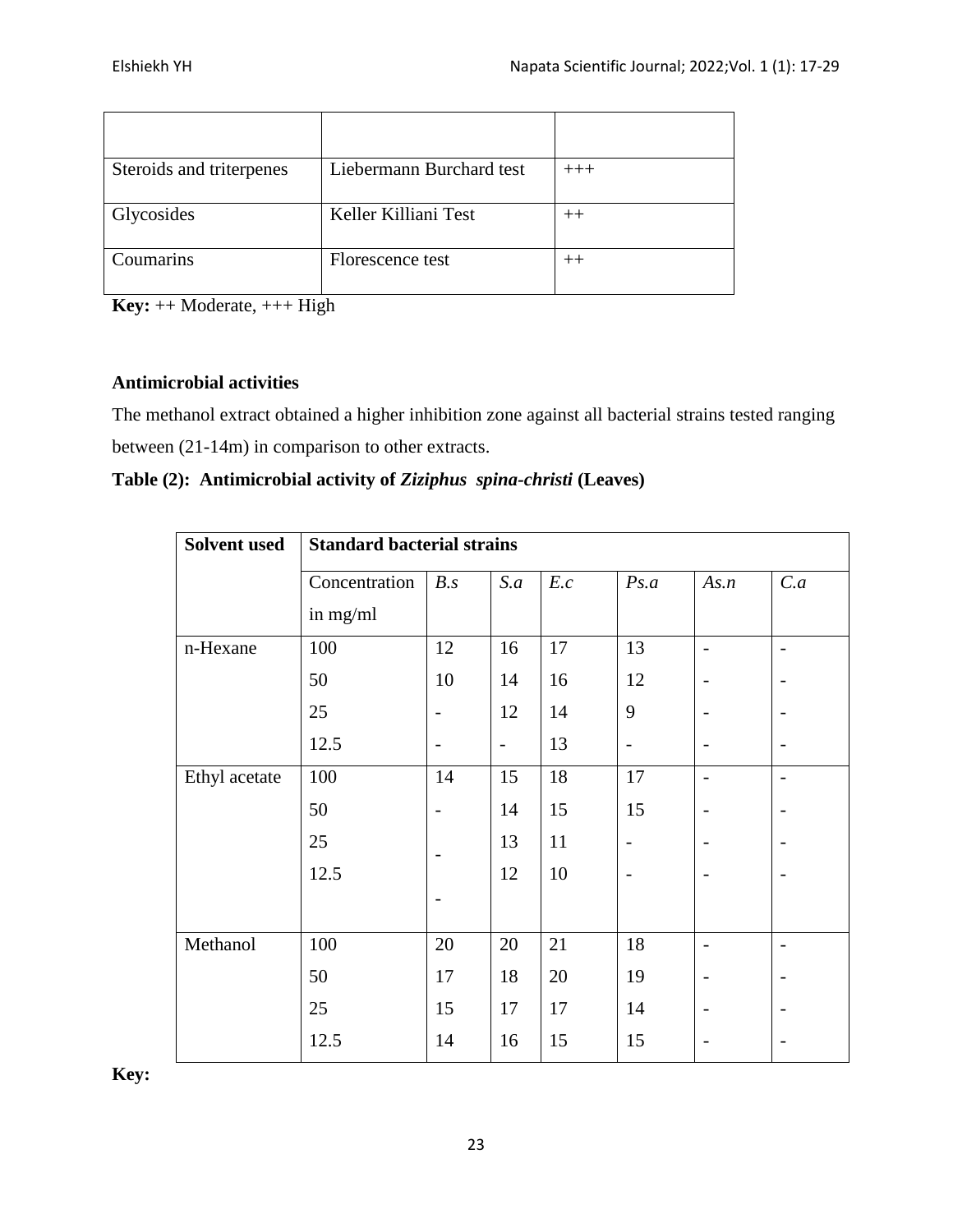*\*B.s, Bacillus subtilis; S.a, ;Staphyllococcus aureus; E.c, Escherichia coli; Ps.a, Pseudomonas aeruginosa, As.n, Aspergillus niger* and *C.a, Candida albicans*. \*Concentration of extracts (100, 50, 25, 12.5mg/ml) .

\*Zone of inhibition in (mm), - No inhibition, <9mm inactive, 9-12mm partially active, 13-18mm active, >18mm very active.



**Figure 1:** Antibacterial activity of n-hexane extract against ( *B.s,S.a, E.c* and *Ps.a*) at

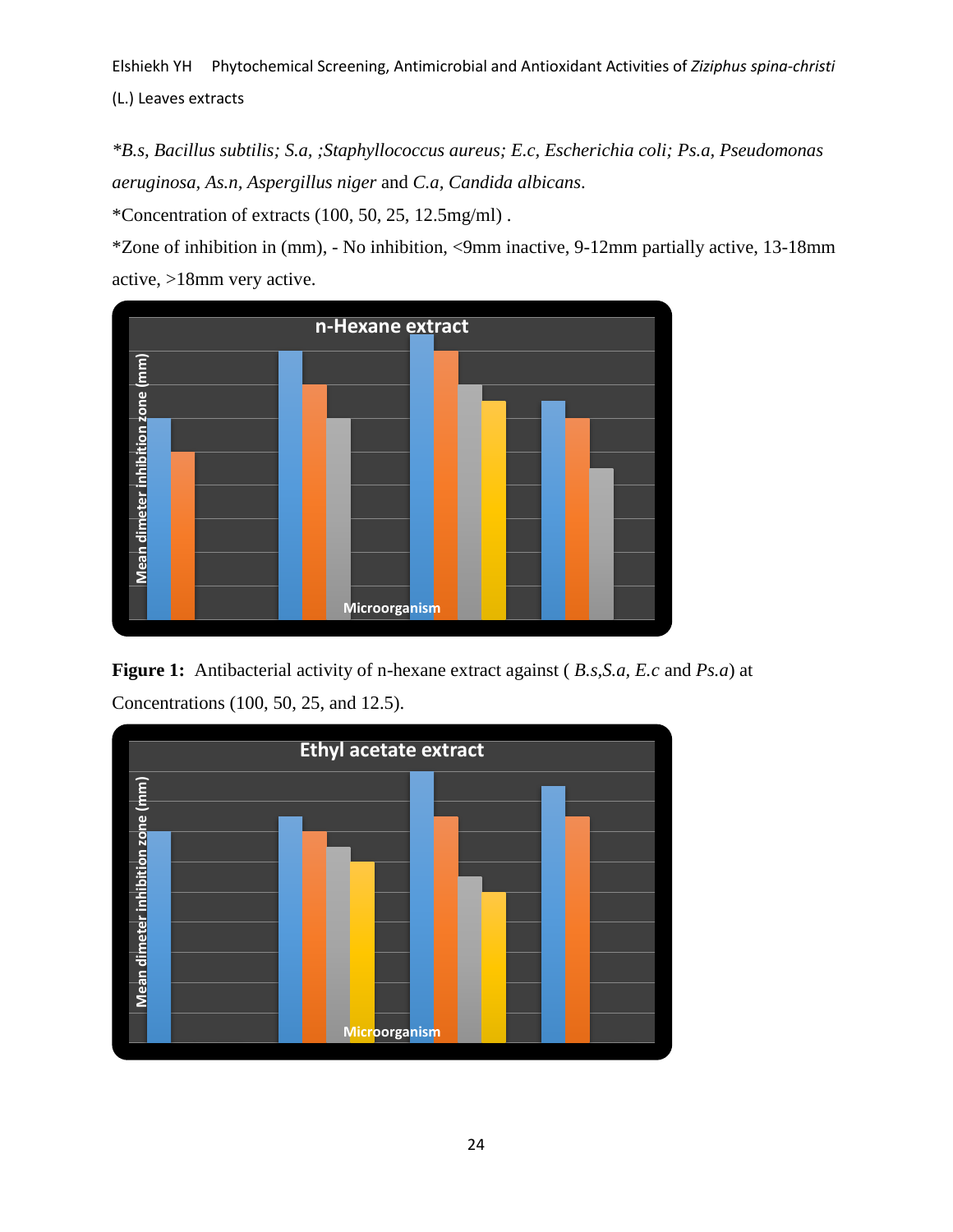**Figure 2:** Antibacterial activity of ethyl acetate against (*B.s,S.a, E.c* and *Ps.a*) at Concentrations (100, 50, 25, and 12.5).



**Figure 3:** Antibacterial activity of methanol extract against ( *B.s,S.a, E.c* and *Ps.a*) at concentrations (100, 50, 25, and 12.5).

# **Antioxidant activity**

As indicated in Table (3), the most potent activity on the DPPH scavenging activity was obtained by the methanol extract  $(46. \pm 0.09)$  in comparison to other extracts.

# **Table (3): The results of antioxidant activity:**

| N <sub>O</sub>        | <b>Extracts</b> | $%$ RSA $\pm$ SD |  |
|-----------------------|-----------------|------------------|--|
|                       |                 | (DPPH)           |  |
|                       | n-hexane        | $07 \pm 0.02$    |  |
| $\mathcal{D}_{\cdot}$ | Ethyl acetate   | $18 \pm 0.04$    |  |
| 3                     | Methanol        | $46 \pm 0.09$    |  |
| Standard              | Propyl Gallate  | $91 \pm 0.01$    |  |

# **Discussion:**

Phytochemicals organic compounds are classified as primary or secondary constituents, depending on their role in plant metabolism [16]. Plant produces these chemicals to protect itself but recent research emphasizes the plant source of most of these protective, disease-preventing compounds. A true nutritional role for phytochemicals is becoming more probable every day as research uncovers more of their remarkable benefits [17]. *Ziziphus spina-Christi* leaves are rich in secondary metabolites such as flavonoids, alkaloids,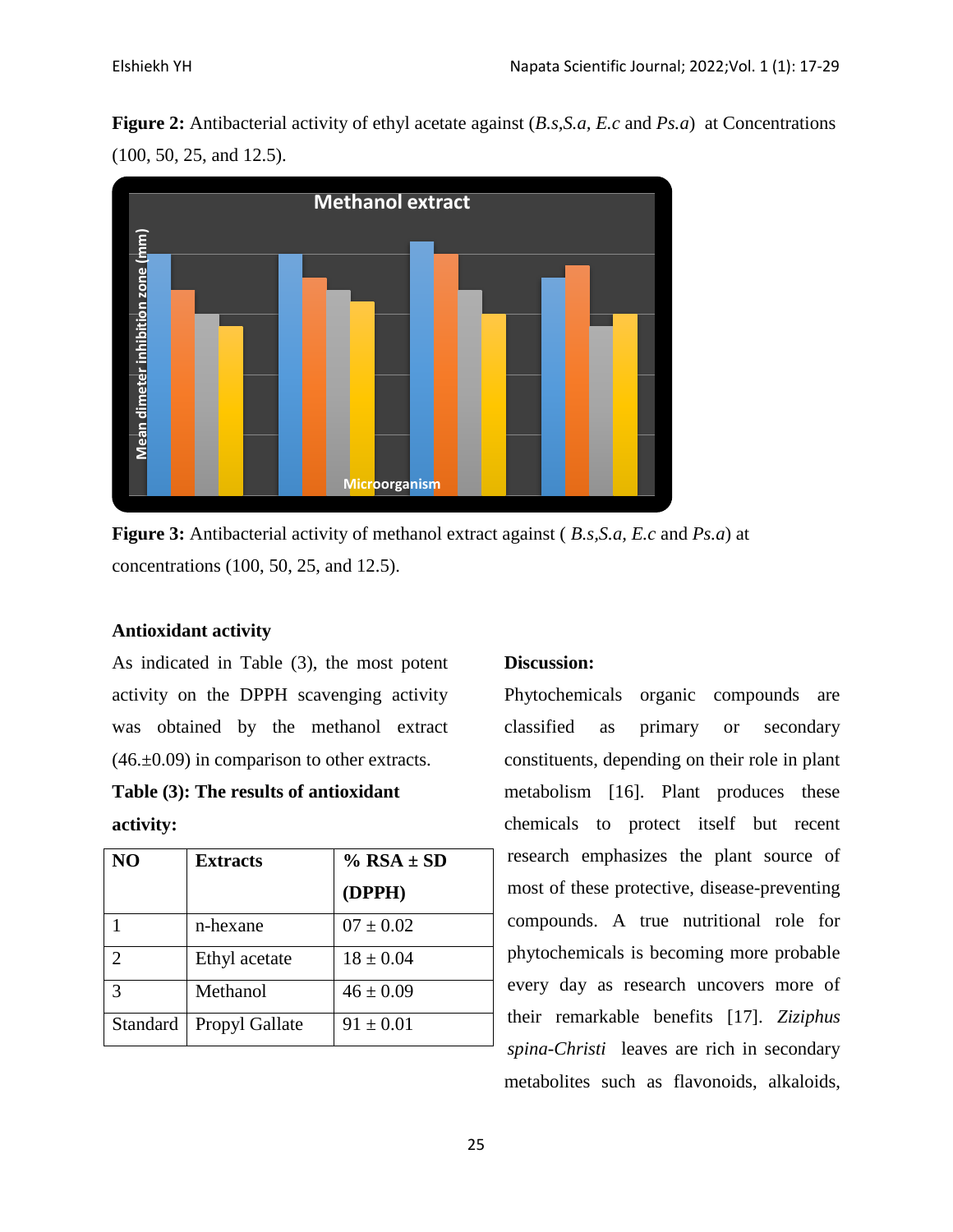tannins, glycosides, steroids and triterpenoids, coumarins and saponins. Our results were similar to [18]. The present study showed that the leaves extracts were more effective against *Pseudomonas* species (pneumonia). This aimed to assess the antibacterial and fungal activities of methanolic and ethanolic extracts of *Z. spina-christi* leaves for treatment for respiratory disorders as COVID-19. Corona viruses are positive-stranded, large RNA, enveloped viruses infecting numerous avian and mammalian species, meanwhile capable of causing gastrointestinal and respiratory diseases [19, 20]. The n-hexane, ethyl acetate and methanol extracts from *Ziziphus spina-Christi* leaves, were reported to inhibit the growth of most Gram-positive and negative bacteria. In this study, methanol extract at a conc. of 100mg/ml, showed antibacterial activity at all concentrations against Gram positive and Gram negative bacteria, than other extracts. This study revealed high antibacterial activity of methanol extract (21 mm) against *Escherichia coli, S. aureus, B. subtilis* (20mm) and *Pseudomonas aeruginosa* (18mm) The n-hexane extract of leaves exhibited high activity (17 mm) against *Escherichia coli* (16mm), against *S. aureus*

moderate activity (13mm) against *Pseudomonas aeruginosa* and (12mm) against *B. subtilis* . The ethyl acetate extract showed high activity (18mm) against *E.coli* (17mm) against *Pseudomonas aeruginosa* moderate activity (15mm) against *S. aureus* and (14mm) against *B. subtilis.* The methanol extract showed high activity against *Bacillussubtilis, Staphylococcus aureus, Escherichia coli*, and *Pseudomonas aeruginosa*, this result was similar to [21]. Methanolic extract of *Z. spina-christi* leaves was reported to have significant antibacterial activity against *E. coli* and *S. aureus* [22]. The high activity of the methanol extracts of leaves could be due to the presence of secondary metabolites. *Z. spina-christi*  leaves also serve as a good source for antioxidant.Plant materials significantly lead to improving human health by the prevention of diseases.

#### **Conclusion:**

In this study the phytochemical screening of the leaves parts of *Ziziphus spina –Christi*  confirmed the presence of tannins, alkaloids, saponins, flavonoids, steroids and triterpenes, glycosides and coumarins. Methanolic extracts of *Ziziphus spina – christi* leaves exhibited higher antibacterial activity against Gram positive and Gram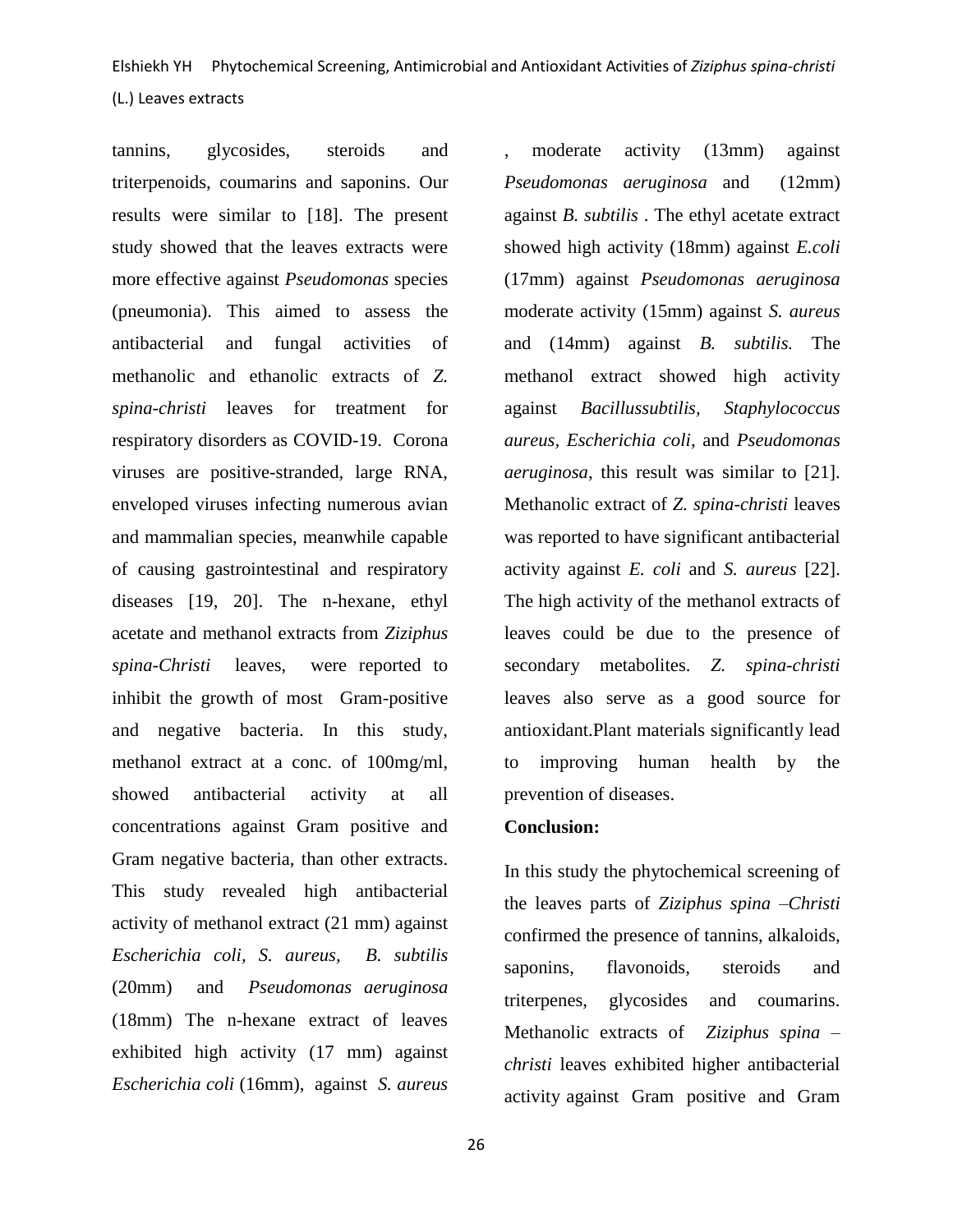negative organisms than the other extracts. Accordingly, this study recommended using *Ziziphus* leaves methanolic extract for treatment of bacterial diseases caused by; *Bacillus subtilis*, *Staphyllococcus aureus*, *Escherichia coli* and *Pseudomonas aeruginosa*. In contrast, this study provides that all extracts of *Ziziphus* leaves did not have any antifungal activities against *Aspergillus niger* and *Candida albicans.*

#### **Acknowledgments**

The author appreciates everyone that contributed to the success of this research.

#### **Disclosure of conflict of interest**

There is not any conflict of interest in this study.

#### **References**

[1] Mhaskar KS, Blatter E, Caius JF. Indian Medical Science Series, Sri Satguru Publications, Indian Books Center, Delhi, India; (2000).

[2] Ara H, Hassan A, and Khanam M, .Taxonomic study of the genus *Ziziphus mill*. (Rhamnaceae) of Bangladesh, Bangladesh J. Plant Taxon. (2008). 15:47– 61.

[3] Godini A, Kazem M, Naseri G,and Badavi M. The effect of *Zizyphus spina-* *Christi* leaf extract on the isolated rat aorta. J. Pak Med Assoc. (2009);59 (8): 537-539.

[4] Tounekti T, Mahdhi M, and Khemira H."Ethnobotanical Study of Indigenous Medicinal Plants of Jazan Region, Saudi Arabia," Evid Based Complement Alternat Med. (2019); p. 3190670.

[5] Alzahrani AM, Alzahrani AA, and Alsharm AA, (2019). "The Use of *Ziziphus spina-christi* Extract in Treating Erlotinib (Tarceva(R)) Associated Rash: A Case Report," Case Rep Oncol. (2019);12, 909- 912.

[6] Waggas A M, and Al-Hasani R H. Effect of Sidr (*Zizyphus spina-christi* ) Fruit Extract on the central nervous system in male albino rats. *Am- Euras J. Sci.Res.* (2009); 4 (4): 263-267.

[7] Motamedi H, Safary A, Maleki S, and Seyyednejad SM. *Ziziphus spina-christi*  anative plant from Khuzestan, Iran, as a potential source for discovery newantimicrobial agents. Asian J. Plant Sci*.*  (2009); 8 (2):187- 190.

[8] Adzu B, Haruna AK. Studies on the use of *Zizyphus spina-christi* against pain in rats and mice. Afri J Biotechnol*.* (2007) ; 6 (11):1317-1324.

[9] Ali M, Khan T, Fatima K, Ali QUA, Ovais M, Khalil AT, Ullah I, Raza A, Shinwari ZK and Idrees M. Selected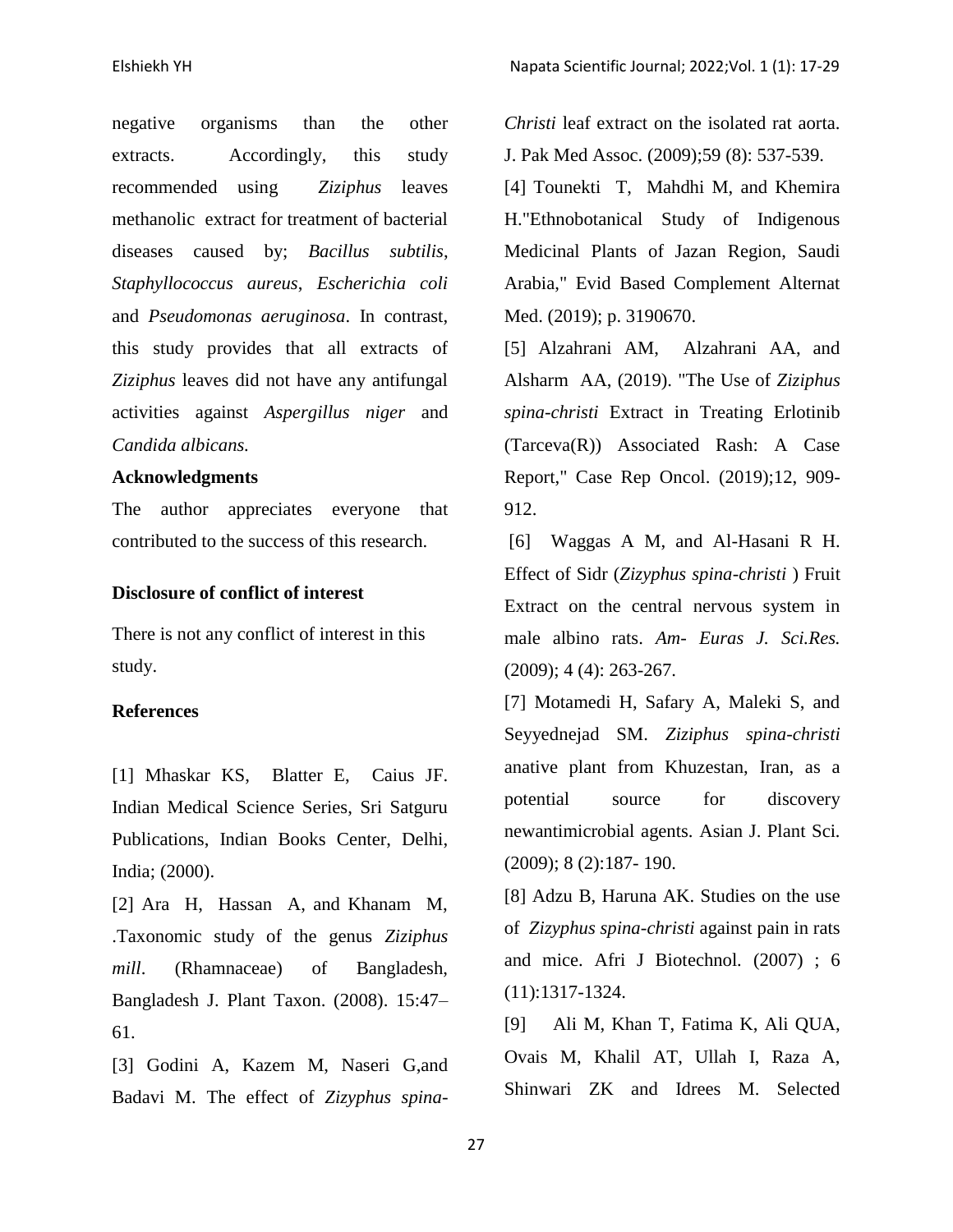hepatoprotective herbal medicines: Evidence from ethnomedicinal applications, animal models and possible mechanism of actions. Phytother. Res., (2018); 31(11): 199-215.

[10] Kadioglu O, Jacob S, Bohnert S, Na BJ, Saeed ME, Khalid H, Merfort I, Thines E, Pommerening T, and Efferth T. Evaluating ancient Egyptian prescriptions today: Anti-inflammatory activity of *Ziziphus spinachristi*. *Phytomedicine*. (2016); 23(3): 293-306.

[11] Elaloui M, Ghazghazi H, Ennajah A, Manaa S, Guezmir W, Karray NB and Laamouri A .Phenolic profile, antioxidant capacity of five *Ziziphus spinachristi* L. Wild provenances and their allelopathic effects on *Trigonella foenum-graecum* L. and *Lens culinaris* L. seeds. Nat. Prod. Res*.*  (2017); 31(10): 1209-1213.

[12] Harbone , "Phytochemical methods".2nd edition. Chapman and Hall. 1984.

[13] Kumar, A., R. Ilavarasan, T. Jayachandran, M. Decaraman, P. Aravindhan, N. Padmanabhan and M.R.V. Krishnan. Phytochemicals Investigation on a Tropical Plant, *Syzygium cumini* from Kattuppalayam, Erode District, Tamil Nadu, South India. Pakistan Journal of Nutrition. (2009); 8(1): 83-85.

[14] Kavanagh F." Analytical Microbiology".In:Kavanagh, F., Ed., Vol. 11, Academic Press, New York & London,(1972); p11.

[15]Shimada K, Fujikawa K, Yahara K, and Nakamura T. "Antioidative properties of xanthan on the antioxidation of soybean oil in cyclodextrin emulsion*".* J. Agric Food Chem. (1992);40: 945-8.

[16] Liu RH. Potential synergy of phytochemicals in cancer prevention: Mechanism of action*.* Journal of Nutrition, 134(12 Suppl.), (2004); 3479S– 3485S.

[17] Hamburger M, Hostettmann, K. Bioactivity in plants: the link between phytochemistry and medicine. Phytochemistry*.* (1991); 30, 3864È74.

[18] Mohammad T, Reihaneh N, Taghipour M. and Fereshteh G. Phytochemical Analysis and Antimicrobial Activity of *Ziziphus spina-christi* and *Tamarix aphylla*  Leaves' Extracts as Effective Treatment for Coronavirus Disease 2019 (COVID-19).J Thrita.(2020); 9(2).1-13.

[19] Fikry EW. Potent Medicinal Influences of *Ziziphus spina-christi*. Acta Sci Med Sci.  $(2020); 4(3): 1-4.$